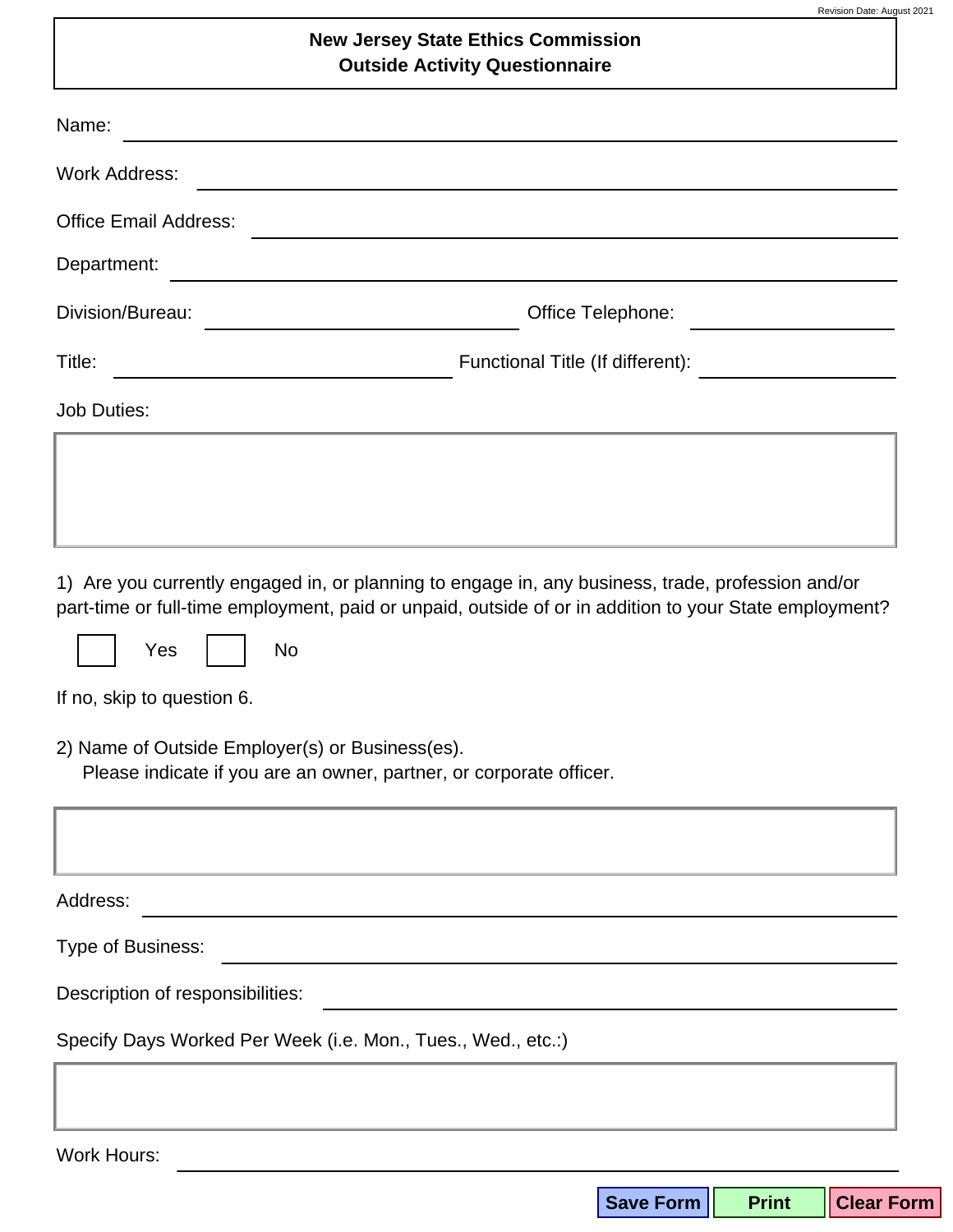3) Is your current or proposed outside employment or business being performed for or with any other employee(s) or official(s) of your State agency?

Yes

**No** 

If yes, name and title of employee(s) or official(s).

Do you have a supervisor-subordinate relationship with this person(s)?

| Yes | N٥ |
|-----|----|
|     |    |

If yes, explain.

4) Does or will your outside employment or business require/cause you to have contacts with any NJ State agencies, vendors, consultants or casino license holders or applicants<sup>1</sup>, medical cannabis permit holders, applicants, or entities<sup>2</sup>, or personal use cannabis license holders, applicants, or entities<sup>3</sup>?

Yes

**No** 

If yes, explain, providing name of the agency, vendor, consultant, casino license holder or applicant, medical cannabis permit holder, applicant, or entity, or personal use cannabis license holder, applicant, or entity you will have contacts with, and the nature of those contacts.

- 1 Casino license holder or applicant means holder of, or an applicant for, a casino license or in any holding or intermediary company with respect thereto, as defined by the "Casino Control Act," P.L.1977, c. 110 (C.5:12-1 et seq.). It may also include any holder of, or applicant for, a license, permit, or other approval to conduct Internet gaming, or any holding or intermediary company with respect thereto; any Internet gaming affiliate of any holder of, or applicant for, a casino license, or any holding or intermediary company with respect thereto; or any business, association, enterprise, or other entity that is organized, in whole or in part, for the purpose of promoting, advocating for, or advancing the interests of the Internet gaming industry generally or any Internet gaming-related business or businesses in connection with any cause, application, or matter.
- $\overline{2}$ Medical cannabis permit includes a medical cannabis cultivator permit, medical cannabis manufacturer permit, medical cannabis dispensary permit, or clinical registrant permit; medical cannabis entities may also include medical cannabis permit holders or applicants, any entity that employs any certified medical cannabis handler to perform transfers or deliveries of medical cannabis, or any holding or intermediary company with respect thereto.
- 3 Personal use cannabis license includes a cannabis cultivator, cannabis manufacturer, cannabis wholesaler, cannabis distributor, cannabis retailer, or cannabis delivery service license; personal use cannabis entities may also include personal use cannabis license holders or applicants, any entity that employs or uses a certified personal use cannabis handler to perform work for or on behalf of a licensed cannabis establishment, distributor, or delivery service, or any holding or intermediary company with respect to thereto.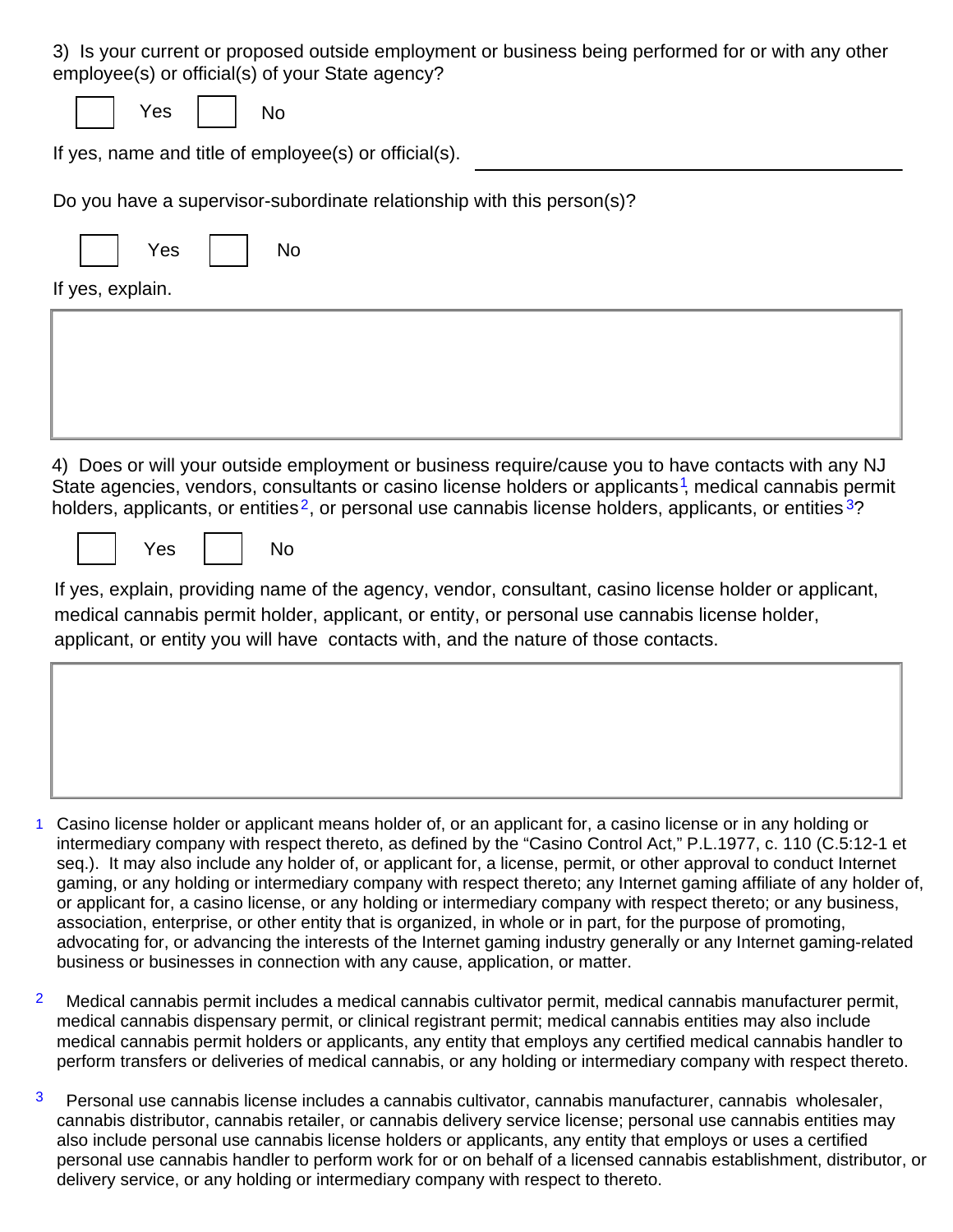5) In your current or proposed outside employment or business do you or will you contract with or receive compensation from any New Jersey State agency?

| es<br>v |  |
|---------|--|
|---------|--|

**No** 

If yes, indicate name of State agency and attach a copy of the contract. If no contract exists, provide a description of your business arrangement with the State agency.

If you have a contract with the State, did you receive the approval of the State Ethics Commission prior to entering into the contract?

|  | Yes |  | No |
|--|-----|--|----|
|--|-----|--|----|

6) Do you hold a license, permit, registration, certification, certificate or commission issued by a New Jersey State agency that entitles you to engage in a particular business profession, trade or occupation (e.g. Real Estate, Teaching)?

| <b>Yes</b> |  | No |
|------------|--|----|
|------------|--|----|

If yes, type of license, permit, registration, certification, certificate or commission.

| When was the license, permit, registration, certification, certificate or commission issued? |  |  |
|----------------------------------------------------------------------------------------------|--|--|
|                                                                                              |  |  |

Is the license, permit, registration, certification, certificate or commission active?

7) Do you currently hold, or plan to hold, any outside voluntary position(s)?

 $No$ 

| If yes, explain. |
|------------------|

Yes

| Does this position require you to have contacts with any New Jersey State agency? |
|-----------------------------------------------------------------------------------|
| Yes  <br><b>No</b>                                                                |
| If yes, explain.                                                                  |
|                                                                                   |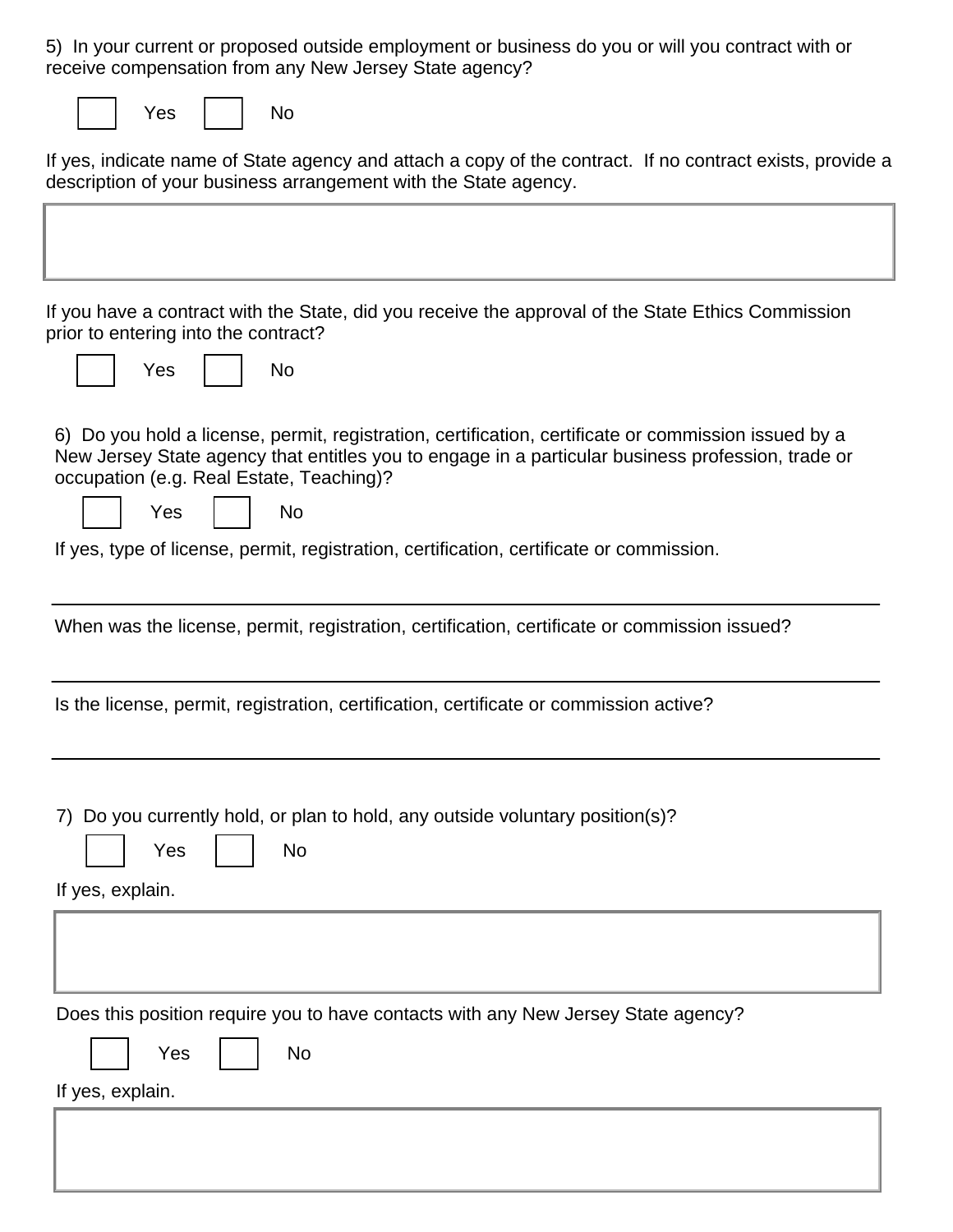8) Are you an officer in any professional, trade, business or other organization?

| Yes<br>No                                                                                             |  |  |
|-------------------------------------------------------------------------------------------------------|--|--|
| If yes, explain.                                                                                      |  |  |
|                                                                                                       |  |  |
|                                                                                                       |  |  |
|                                                                                                       |  |  |
| 9) Are you serving in any public office, or considering appointment or election to any public office? |  |  |
| Yes<br><b>No</b>                                                                                      |  |  |
| If yes, what is the position and where is it located?                                                 |  |  |
| What are the duties of the position?                                                                  |  |  |
| Hours engaged in the elective/appointive office?                                                      |  |  |

10) Do you have an ownership interest in any partnership, corporation, professional service corporation, or any other firm or entity that is (a) performing any service for a New Jersey State agency, (b) directly or indirectly receiving funding from a New Jersey State agency, or (c) regulated by a New Jersey State agency?

|  | <b>Yes</b> |  | No |
|--|------------|--|----|
|--|------------|--|----|

If yes, for each indicate the following:

Name of employer, partnership, corporation or other entity in which you hold an ownership interest.

Nature of ownership interest in the partnership, corporation or other entity, and extent of ownership interest.

Identity of the State agency(ies) with which the entity does business, receives funding, or is regulated.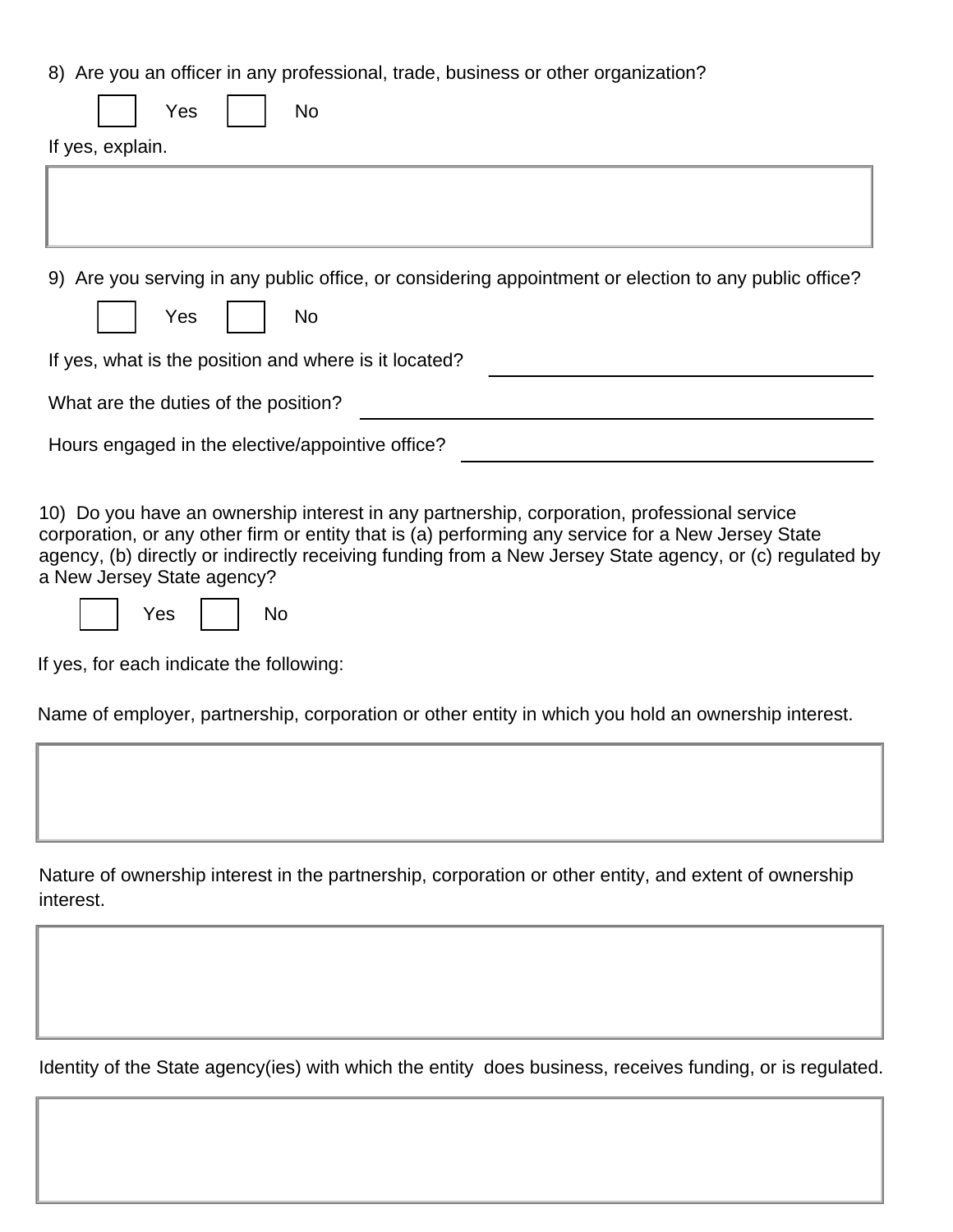| 11) Are you or any members of your immediate family employed by |  |  |
|-----------------------------------------------------------------|--|--|
| a New Jersey casino license holder or applicant <sup>1</sup> ?  |  |  |

**No** 

Yes

Immediate family means a spouse, civil union partner, domestic partner, child, parent, or sibling residing in your household.

If yes, state:

| Family Member's name                                                                                                                                      | Relationship:                                                                                     |
|-----------------------------------------------------------------------------------------------------------------------------------------------------------|---------------------------------------------------------------------------------------------------|
| Name of Casino:                                                                                                                                           |                                                                                                   |
| <b>Position Held:</b>                                                                                                                                     |                                                                                                   |
| 12) Are you or any members of your immediate family employed by<br>a New Jersey medical cannabis permit holder, applicant, or entity <sup>2</sup> ?       | <b>No</b><br>Yes                                                                                  |
| residing in your household.                                                                                                                               | Immediate family means a spouse, civil union partner, domestic partner, child, parent, or sibling |
| If yes, state:                                                                                                                                            |                                                                                                   |
|                                                                                                                                                           |                                                                                                   |
|                                                                                                                                                           |                                                                                                   |
| Family Member's name                                                                                                                                      | Relationship:                                                                                     |
| Name of Entity:                                                                                                                                           |                                                                                                   |
| <b>Position Held:</b>                                                                                                                                     |                                                                                                   |
| 13) Are you or any members of your immediate family employed by<br>a New Jersey personal use cannabis license holder, applicant, or entity <sup>3</sup> ? | Yes<br>No                                                                                         |
| residing in your household.                                                                                                                               | Immediate family means a spouse, civil union partner, domestic partner, child, parent, or sibling |
| If yes, state:                                                                                                                                            |                                                                                                   |
|                                                                                                                                                           |                                                                                                   |
| Family Member's name                                                                                                                                      | Relationship:                                                                                     |
| Name of Entity:                                                                                                                                           |                                                                                                   |
| Position Held:                                                                                                                                            |                                                                                                   |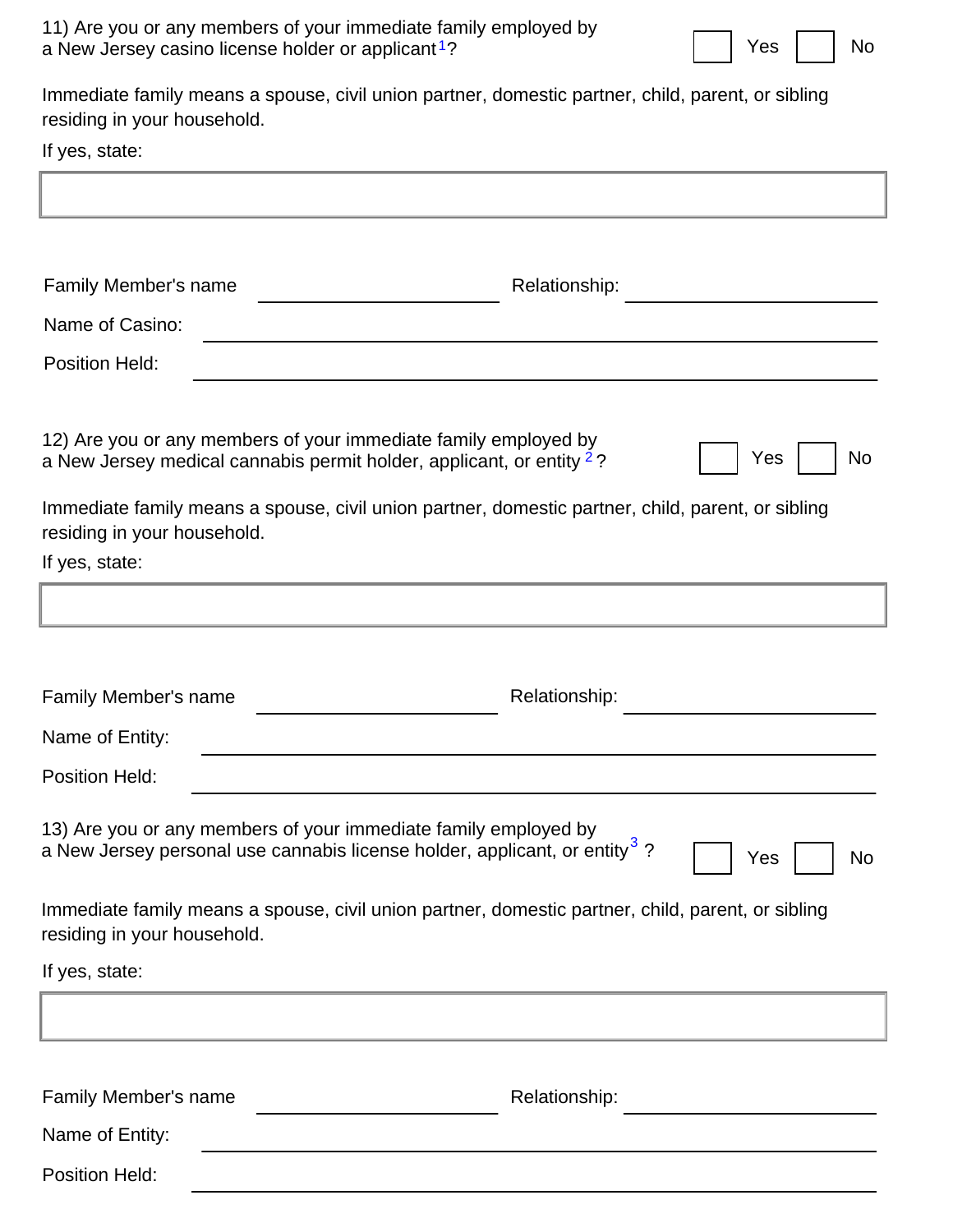14) Do you or an immediate family member hold an interest in any casino license holders or applicants<sup>1</sup>, medical cannabis permit holders, applicants, or entities<sup>2</sup>, or personal use cannabis license holders, applicants, or entities  $3$  ?

|  | res d' |  |  |
|--|--------|--|--|
|--|--------|--|--|

If yes, explain, by providing the name of the casino license holder or applicant, medical cannabis permit holder, applicant, or entity, or personal use cannabis license holder, applicant, or entity in which you hold an interest, the percentage of your ownership interest and whether the entity is a professional service corporation.

I certify that this questionnaire contains no willful misstatement of fact or omission of a material fact. I understand that should my State employment and/or outside activity change, I am required to promptly submit a new Outside Activity Questionnaire.

| <b>Signature of Employee</b>             |       | Date |  |  |  |
|------------------------------------------|-------|------|--|--|--|
| <b>Decision of Immediate Supervisor:</b> |       |      |  |  |  |
| Approved<br>Disapproved                  |       |      |  |  |  |
| Print Name of Immediate Supervisor:      |       |      |  |  |  |
| Signature:                               | Date: |      |  |  |  |
| Comments:                                |       |      |  |  |  |
|                                          |       |      |  |  |  |
|                                          |       |      |  |  |  |
|                                          |       |      |  |  |  |
|                                          |       |      |  |  |  |